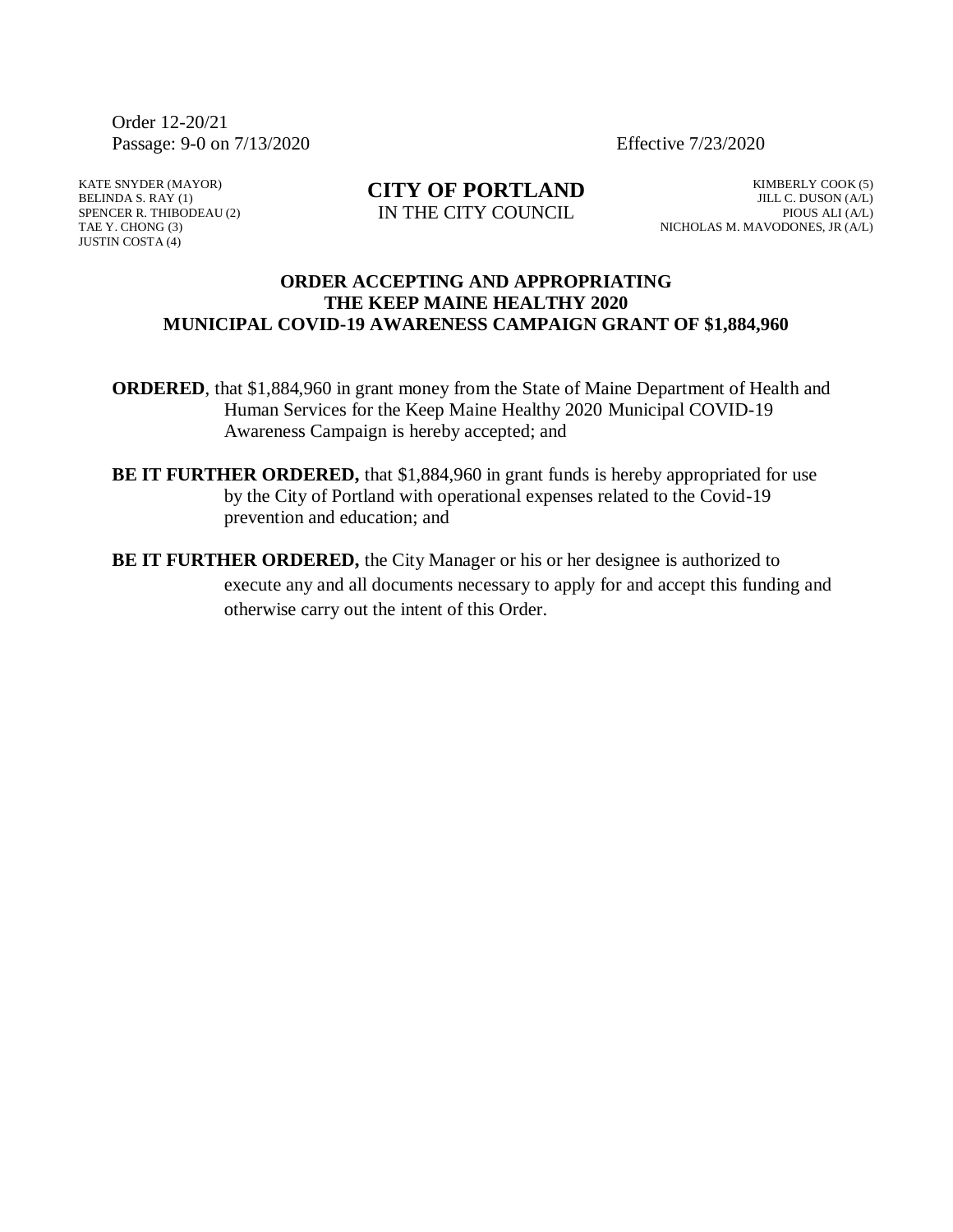**Janet T. Mills Governor**



**Maine Department of Health and Human Services Division of Contract Management 11 State House Station 109 Capitol Street Augusta, Maine 04333-0011 Tel.: (207) 287-3707; Fax: (207) 287-5031 TTY: Dial 711 (Maine Relay)**

**Jeanne M. Lambrew, Ph.D. Commissioner**

June 26, 2020

Via Electronic Mail: jpj@portlandmaine.gov

City of Portland Jon P. Jennings 389 Congress Street Portland, ME 4101

SUBJECT: Notice of Conditional Contract Award under DHHS' Request for Applications "Keep Maine Healthy 2020 Municipal COVID-19 Awareness Campaign"

Dear Jon P. Jennings:

This letter is in regard to the subject Request for Applications (RFA), issued by the State of Maine Department of Health and Human Services. The Department has evaluated your proposal using the criteria outlined in the RFA, and the Department is hereby approving your request for funding to support your submitted plan as per the following conditions and specifications.

Funding amount approved: \$1,884,960.00

This Notice of Conditional Contract Award is subject to execution of a written contract and, as a result, this Notice does NOT constitute the formation of a contract between your organization and the Department. As such, your organization shall not acquire any legal or equitable rights relative to the contract services until a contract containing terms and conditions acceptable to the Department is executed. The Department further reserves the right to cancel this Notice of Conditional Contract Award at any time prior to the execution of a written contract. The Department will reach out to you to begin the process of developing the written contract.

This written contract will cover allowable expenses, based upon the approved plan, retroactive to June 8, 2020. Please note that included as a part of the terms and conditions of the written contract are the Cost Principles specified in the Uniform Guidance, 2 CFR 200 Subpart E – Cost Principles [https://www.ecfr.gov/cgi-bin/text-](https://www.ecfr.gov/cgi-bin/text-idx?SID=9dc986444f8e1a9665d4eee9c76c77fc&mc=true&node=sp2.1.200.e&rgn=div6)

[idx?SID=9dc986444f8e1a9665d4eee9c76c77fc&mc=true&node=sp2.1.200.e&rgn=div6.](https://www.ecfr.gov/cgi-bin/text-idx?SID=9dc986444f8e1a9665d4eee9c76c77fc&mc=true&node=sp2.1.200.e&rgn=div6) Expenditures that are made outside of the terms and conditions of the written contract, including the Uniform Guidance Cost Principles, will not be eligible for reimbursement. Additionally, expenditures can only be paid for by one funding source. Awardees may not submit allowable expenditures for reimbursement under this program that are, or may, also be eligible for reimbursement from other available federal or other public funding source for COVID-19 relief that is now, or that becomes available during the term of this Agreement. The written contract will require your agency to keep records to this effect as well as to support reimbursable expenses.